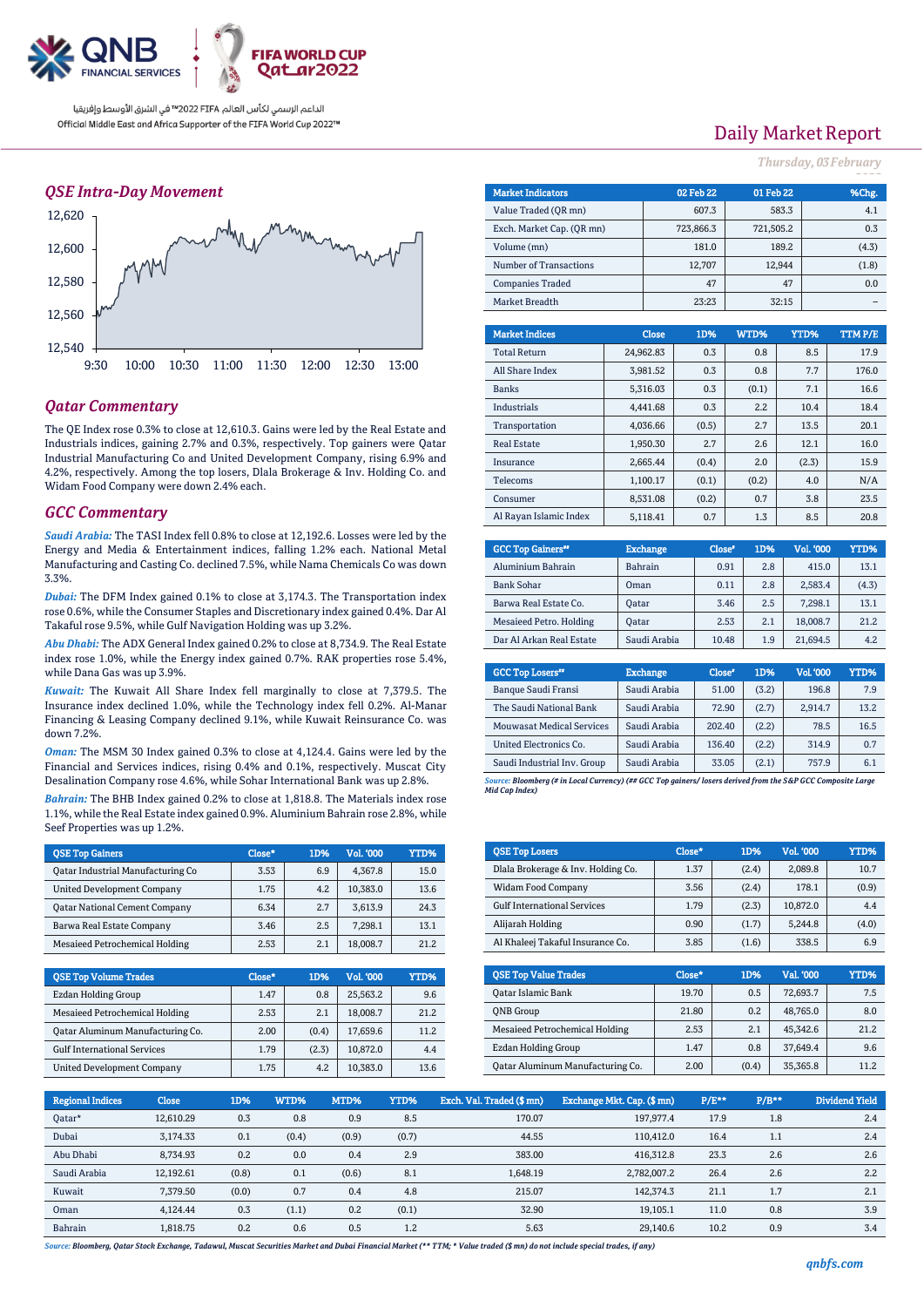

# Daily Market Report

### *Thursday, 03February*

#### *Qatar Market Commentary*

- The QE Index rose 0.3% to close at 12,610.3. The Real Estate and Industrials indices led the gains. The index rose on the back of buying support from GCC, Arab and foreign shareholders despite selling pressure from Qatari shareholders.
- Mesaieed Petrochemical Holding and Gulf Warehousing Company were the top gainers, rising 3.4% and 2.7%, respectively. Among the top losers, Islamic Holding Group fell 1.8%, while Doha Insurance Group was down 1.6%.
- Volume of shares traded on Wednesday rose by 12.2% to 148.5mn from 132.3mn on Tuesday. Further, as compared to the 30-day moving average of 122.1mn, volume for the day was 21.6% higher. Salam International Inv. Ltd. and Mesaieed Petrochemical Holding were the most active stocks, contributing 14.3% and 8.1% to the total volume, respectively.

| Buy %*   | Sell %* | Net (QR)       |
|----------|---------|----------------|
| 37.04%   | 52.41%  | (93,337,298.0) |
| 28.16%   | 27.08%  | 6,576,698.0    |
| 65.21%   | 79.49%  | (86,760,600.0) |
| 0.27%    | 0.36%   | (560, 145.1)   |
| 4.14%    | 1.03%   | 18,857,526.7   |
| 4.40%    | 1.39%   | 18,297,381.6   |
| 9.48%    | 8.77%   | 4,339,867.2    |
| $0.00\%$ | 0.00%   |                |
| 9.48%    | 8.77%   | 4.339.867.2    |
| 3.08%    | 2.58%   | 3.034.474.7    |
| 17.83%   | 7.77%   | 61.088.876.5   |
| 20.91%   | 10.35%  | 64.123,351.2   |
|          |         |                |

*Source: Qatar Stock Exchange (\*as a % of traded value)*

## *Global Economic Data and Earnings Calendar*

#### Global Economic Data

| <b>Date</b> | <b>Market</b> | <b>Source</b>                          | <b>Indicator</b>                     | Period       | Actual                   | <b>Consensus</b>         | <b>Previous</b> |
|-------------|---------------|----------------------------------------|--------------------------------------|--------------|--------------------------|--------------------------|-----------------|
| 02/02       | <b>US</b>     | Mortgage Bankers Association           | <b>MBA Mortgage Applications</b>     | $28$ -Jan    | 12.00%                   | $\overline{\phantom{a}}$ | $-7.10%$        |
| 02/02       | <b>US</b>     | Automatic Data Processing, Inc.        | <b>ADP Employment Change</b>         | Jan          | $-301k$                  | 180 <sub>k</sub>         | 776k            |
| 02/03       | <b>US</b>     | <b>Institute for Supply Management</b> | <b>ISM Services Index</b>            | Jan          |                          | 59.5                     | 62              |
| 02/03       | <b>US</b>     | U.S. Census Bureau                     | <b>Factory Orders</b>                | Dec          |                          | $-0.40%$                 | 1.60%           |
| 02/02       | <b>UK</b>     | The British Retail Consortium          | <b>BRC Shop Price Index YoY</b>      | Jan          | 1.50%                    | $\overline{\phantom{m}}$ | 0.80%           |
| 02/03       | <b>EU</b>     | Markit                                 | Markit Eurozone Services PMI         | Jan F        |                          | 51.2                     | 51.2            |
| 02/03       | <b>EU</b>     | Markit                                 | Markit Eurozone Composite PMI        | Jan F        | $\overline{\phantom{a}}$ | 52.4                     | 52.4            |
| 02/03       | <b>EU</b>     | Eurostat                               | PPI MoM                              | Dec          |                          | 2.80%                    | 1.80%           |
| 02/03       | EU            | Eurostat                               | PPI YoY                              | <b>Dec</b>   |                          | 26.10%                   | 23.70%          |
| 02/03       | <b>EU</b>     | European Central Bank                  | <b>ECB Main Refinancing Rate</b>     | 3-Feb        |                          | 0.00%                    | 0.00%           |
| 02/03       | <b>EU</b>     | European Central Bank                  | <b>ECB Marginal Lending Facility</b> | 3-Feb        | $\overline{\phantom{m}}$ | 0.25%                    | 0.25%           |
| 02/03       | <b>EU</b>     | European Central Bank                  | <b>ECB Deposit Facility Rate</b>     | 3-Feb        |                          | $-0.50%$                 | $-0.50%$        |
| 02/03       | Germany       | Markit                                 | Markit Germany Services PMI          | Jan F        | -                        | 52.2                     | 52.2            |
| 02/03       | Germany       | Markit                                 | Markit/BME Germany Composite PMI     | Jan F        |                          | 54.3                     | 54.3            |
| 02/03       | France        | Markit                                 | Markit France Services PMI           | Jan F        |                          | 53.1                     | 53.1            |
| 02/03       | France        | Markit                                 | Markit France Composite PMI          | Jan F        | $\overline{\phantom{m}}$ | 52.7                     | 52.7            |
| 02/03       | Japan         | Markit                                 | Jibun Bank Japan PMI Services        | Jan F        | 47.6                     | $\overline{\phantom{0}}$ | 46.6            |
| 02/03       | Japan         | Markit                                 | Jibun Bank Japan PMI Composite       | <b>Tan F</b> | 49.9                     | $\overline{\phantom{a}}$ | 48.8            |

*Source: Bloomberg (s.a. = seasonally adjusted; n.s.a. = non-seasonally adjusted; w.d.a. = working day adjusted)*

#### Earnings Calendar

| <b>Tickers</b> | <b>Company Name</b>                           | Date of reporting 4Q2021 results | No. of days remaining | <b>Status</b> |
|----------------|-----------------------------------------------|----------------------------------|-----------------------|---------------|
| QAMC           | <b>Qatar Aluminum Manufacturing Company</b>   | 3-Feb-22                         | $\mathbf{0}$          | Due           |
| QCFS           | Qatar Cinema & Film Distribution Company      | 5-Feb-22                         | $\overline{2}$        | Due           |
| <b>IHGS</b>    | <b>INMA Holding Group</b>                     | 6-Feb-22                         | 3                     | Due           |
| IQCD           | <b>Industries Qatar</b>                       | 7-Feb-22                         | 4                     | Due           |
| QIMD           | <b>Qatar Industrial Manufacturing Company</b> | 7-Feb-22                         | $\overline{4}$        | Due           |
| <b>DHBK</b>    | Doha Bank                                     | 9-Feb-22                         | 6                     | Due           |
| QNNS           | <b>Qatar Navigation (Milaha)</b>              | 9-Feb-22                         | 6                     | Due           |
| QISI           | Qatar Islamic Insurance Group                 | 9-Feb-22                         | 6                     | Due           |
| QLMI           | QLM Life & Medical Insurance Company          | 10-Feb-22                        | 7                     | Due           |
| QEWS           | Qatar Electricity & Water Company             | 13-Feb-22                        | 10                    | Due           |
| <b>BRES</b>    | Barwa Real Estate Company                     | 15-Feb-22                        | 12                    | Due           |
| <b>GISS</b>    | <b>Gulf International Services</b>            | 17-Feb-22                        | 14                    | Due           |
| <b>SIIS</b>    | Salam International Investment Limited        | 20-Feb-22                        | 17                    | Due           |
| <b>DOHI</b>    | Doha Insurance Group                          | 20-Feb-22                        | 17                    | Due           |
| <b>MCGS</b>    | Medicare Group                                | 21-Feb-22                        | 18                    | Due           |
| MPHC           | Mesaieed Petrochemical Holding Company        | 21-Feb-22                        | 18                    | Due           |
| <b>MERS</b>    | Al Meera Consumer Goods Company               | 22-Feb-22                        | 19                    | Due           |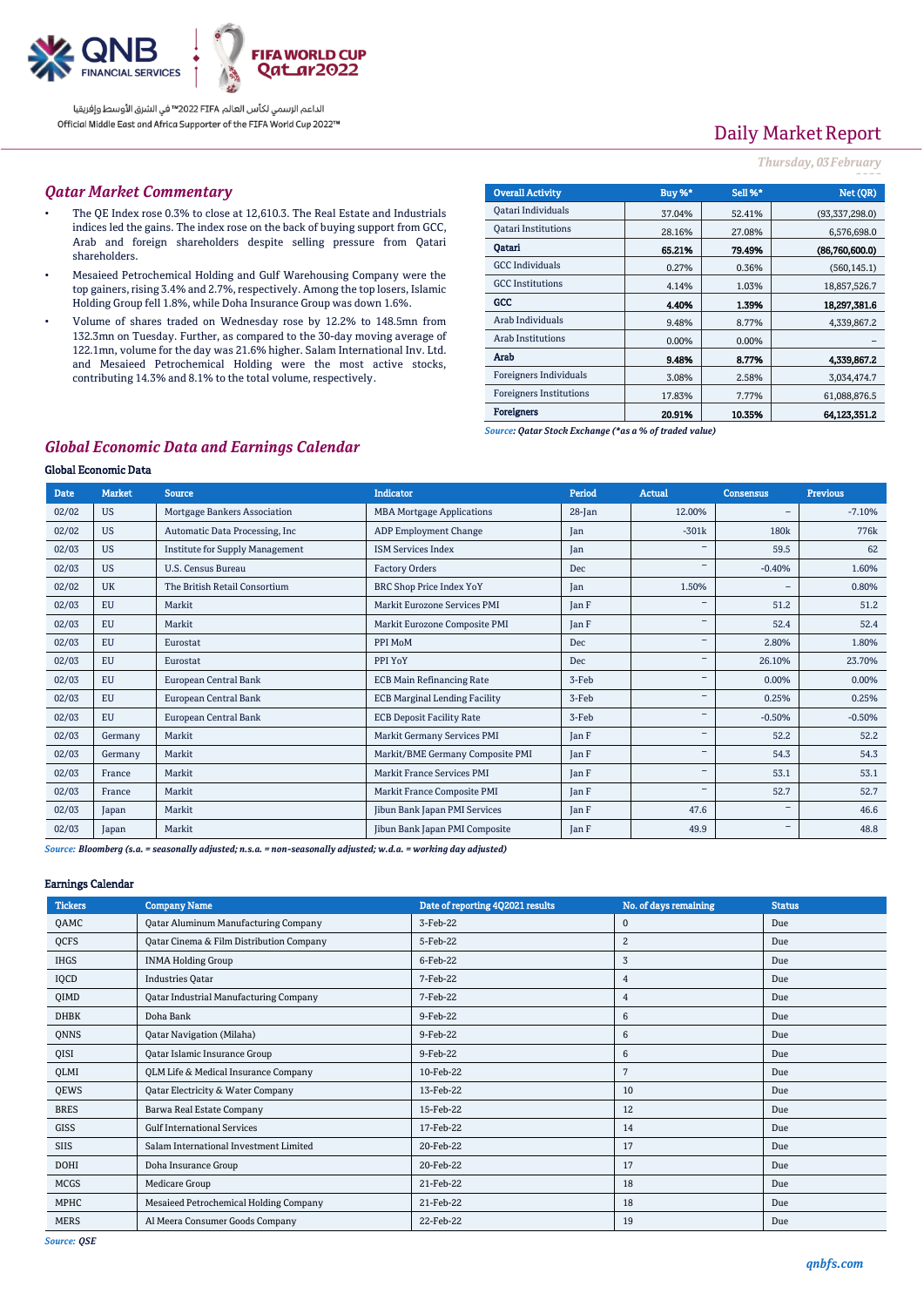

## *Qatar*

- VFQS's bottom line rises 117.6% YoY and 91.4% QoQ in 4Q2021, above our estimate – Vodafone Qatar's (VFQS) net profit rose 117.6% YoY (+91.4% QoQ) to QR127mn in 4Q2021, above our estimate of QR69.4mn. The company's revenue came in at QR780.2mn in 4Q2021, which represents an increase of 32.7% YoY (+33.9% QoQ). EPS amounted to QR0.077 in FY2021 as compared to QR0.044 in FY2020. For the year ended December 31, 2021, VFQS has reported a net profit of QR327mn, an increase of 76.9% or QR142mn compared to the previous year mainly driven by EBITDA growth, despite the impact of COVID-19. Total revenue for the year increased by 14.8% YoY to reach QR2.5bn due to continued growth in the company's postpaid, fixed broadband services (GigaHome), managed services and equipment and related services. Service revenue grew by 10.4% t to QR2.2bn. VFQS is now serving 1.9mn mobile customers representing a growth of 16.3% compared to the previous year, reflecting the Company's success in maintaining its growth trajectory. EBITDA surpassed QR1bn reflecting strong growth of QR223mn or 27.5% compared to the previous year, positively impacted by the higher service revenue and the continued cost optimization program. Consequently, EBITDA Margin improved by 4.1 percentage points to reach 40.8%. Based on VFQS' commitment to enhance shareholder value and the strong financial performance, the Board of Directors recommended the distribution of a cash dividend of 6% of the nominal share value, QR0.06 per share, which will be presented at the Company's next Annual General Assembly for approval. (QNB FS Research, QSE, Press Release)
- UDCD's bottom line rises 12.8% YoY and 237.4% QoQ in 4Q2021 United Development Company's (UDCD) net profit attributable to equity shareholders rose 12.8% YoY (+237.4% QoQ) to QR146.7mn in 4Q2021. EPS amounted to QR0.092 in FY2021 as compared to QR0.064 in FY2020. For the year 2021, UDCD reported net profit of QR356mn and revenues of QR2bn. The net profit attributable to equity shareholders stood at QR326mn, with proposed dividends of 5.5%. (QSE, Peninsula Qatar)
- Barwa Real Estate announces signing a lease contract for "Madinatna" Project with the Supreme Committee for Delivery & Legacy – Barwa Real Estate Group announced that its subsidiary Rawasi Real Estate Development Company signed a lease contract with the Supreme Committee for Delivery & Legacy, with a value of 217.62 million Qatari Riyals, for the purpose of leasing all housing units in the "Madinatna" project (which is currently being developed by Rawasi Company in Al Wakra) for a period of 6 months starting from 1st August 2022. The project contains 6,780 fully furnished apartments. It is expected that this contract will contribute in increasing the company's operating income during the lease term. It is worthy to note that there is no conflict of interest between the contracting parties. (QSE)
- Qatar Gas Transport Company Ltd. announces the closure of nominations for board membership – Qatar Gas Transport Company Ltd. announced the closure of the period for nomination for the membership of its Board of Directors for 2022-2024 on 02/02/2022 at 12:00 PM. (QSE)
- Cargo movement through Qatar's ports on an upswing in January The general cargo handling through Qatar's three ports – Hamad, Doha and Al Ruwais – witnessed a robust double-digit growth year-on-year in January 2022 despite increased restrictions due to Omicron variant of Covid-19. The general cargo handling registered a 10.03% year-on-year surge to 201,751 freight tones in January 2022. In comparison to December 2021 levels, the cargo handling more than doubled, said the statistics released by Mwani Qatar. The general cargo movement through Hamad Port stood at 147,790 freight tones of breakbulk and 51,250 freight tones of bulk in the review period. QTerminals handles the break-bulk cargo in Hamad Port through the general cargo (GC) terminal, whose area is 190,268sqm and the throughput capacity is 6.3mn freight tones. The container handling through the three ports stood at 118,173 TEUs (twenty-foot equivalent units), which fell 14.06% and 10.02% year-on-year and monthon-month respectively in January 2022. (Gulf-Times.com)
- Ships arriving in Qatar ports increased by 8.5 percent in December The Planning and Statistics Authority has released the 96th issue of Qatar Monthly Statistics bulletin which showed that the total number of ships

# Daily Market Report

*Thursday, 03February*

*2022*

arriving in Qatar's ports increased to 396 in December, a monthly increase of 8.5 percent, and an annual increase of 0.3 percent. The bulletin, which monitors on a monthly basis the most important statistical changes in the country, also showed that the net cargo of ships increased in the month to 5,562 tons at a monthly rate of 52 percent, while the annual increase was about 5.1 percent. Furthermore, among the most notable changes is the increase in the Market General Index (points), at a monthly rate of 2.1 percent (compared to November 2021), and at annual rate of 11.4 percent (compared to December 2020). (Peninsula Qatar)

### *International*

- ADP: US private payrolls decrease unexpectedly in January US private payrolls unexpectedly fell in January as resurgence in COVID-19 infections disrupted business activity, the ADP National Employment Report showed on Wednesday. Private payrolls dropped by 301,000 jobs last month, the ADP report said. Data for December was revised lower to show 776,000 jobs added instead of the initially reported 807,000. Economists polled by Reuters had forecast private payrolls would increase by 207,000 jobs. "The labor market recovery took a step back at the start of 2022 due to the effect of the Omicron variant and its significant, though likely temporary, impact to job growth," Nela Richardson, chief economist at ADP, said in the report. The ADP report is jointly developed with Moody's Analytics and was published ahead of the Labor Department's more comprehensive and closely watched employment report for January on Friday. It has, however, a poor record predicting the private payrolls count in the department's Bureau of Labor Statistics employment report because of methodology differences. Economists are expecting nonfarm payrolls increased moderately or even dropped in January after coronavirus infections, driven by the Omicron variant, slammed the nation. According to the Census Bureau's Household Pulse Survey published in mid-January, 8.8 million people reported not being at work because of coronavirus-related reasons between Dec. 29 and Jan. 10. (Reuters)
- Sterling rises further ahead of expected BoE rate hike The British pound climbed on Wednesday for a fourth session in a row, reaching a 1-1/2 week high against the dollar, as investors firmly held to their expectations that the Bank of England will raise interest rates on Thursday. Investors have now fully priced a 25-basis-point rise in the BoE's main interest rate to 0.50% on Feb. 3 and economists polled by Reuters also expect that outcome from the meeting. In late afternoon trading in London, the pound was up 0.36% at \$1.3575 , its highest level since Jan. 21. At 83.27 pence for a euro, the British currency was also creeping closer to 83.07 pence, its best exchange rate against the common currency since February 2020. Kit Juckes, head of FX strategy at Societe Generale in London, noted that the pound "found it quite hard getting through" the 83 pence bar, a threshold crossed only a handful of times since 2016. (Reuters)
- Record Eurozone inflation piles pressure on ECB Eurozone inflation rose to a new record high last month, defying expectations for a big drop and piling pressure on the European Central Bank to finally admit that price growth is not as temporary and benign as it has long predicted. Inflation across the 19 countries that share the euro picked up to 5.1% in January from 5% in December, far outpacing expectations in a Reuters poll of analysts for a drop to 4.4%, data from Eurostat showed on Wednesday. The reading reflected soaring energy prices as expected but unprocessed food inflation also jumped more than 5%, a potential source of political pressure on the ECB as fuel and food prices impact ordinary voters quickly. Inflation is now more than twice the ECB's 2% target. The central bank, which will hold a policy meeting on Thursday, has for months shrugged off data showing prices climbing, arguing that temporary factors are behind the rise and inflation will abate soon on its own. But the ECB's track record in forecasting inflation is patchy. It predicted a peak first in November then December, and was forced several times last year to sharply raise its projections. (Reuters)
- *qnbfs.com* Japan eyes tighter curbs to counter cyberattacks - Japan will consider imposing tighter curbs on companies in security-sensitive sectors that procure overseas software as part of efforts to ramp up steps to counter cyberattacks, according to a proposal by a key panel released on Tuesday. The move would be part of Prime Minister Fumio Kishida's initiative to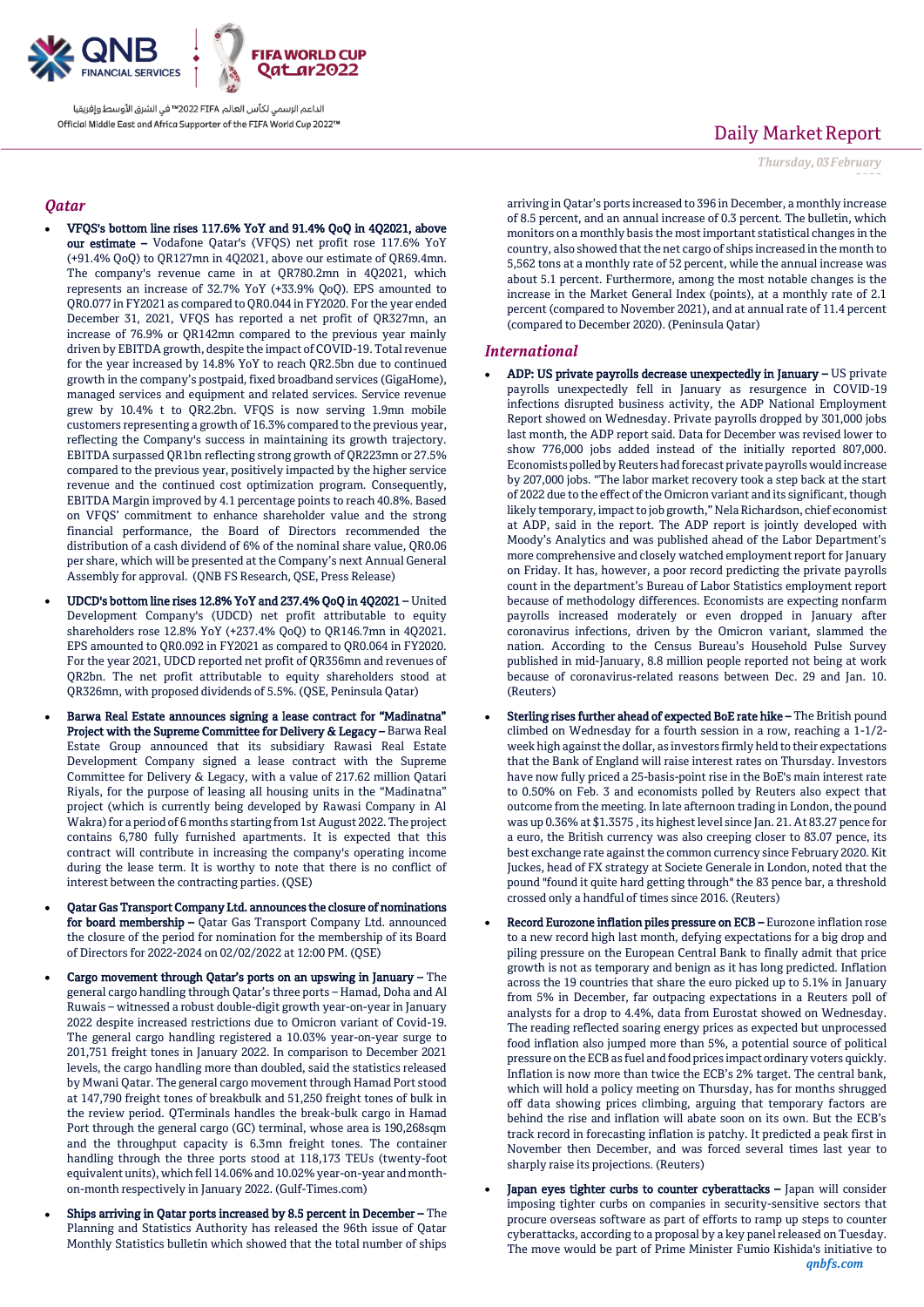

defend Japan's economic security mainly against China, such as by preventing leaks of sensitive technology and building more resilient supply chains. In the proposal, the panel called for crafting legislation that allows the government to order companies to provide advance information when updating software or procuring new equipment, and vet purchases that could put Japan at risk of cyberattacks. The regulation would target companies in industries critical to national security such as energy, water supply, information technology, finance and transportation, the proposal said. (Reuters)

### *Regional*

- OPEC+ agrees to increase output by 400,000 barrels per day The Organization of Petroleum Exporting Countries (OPEC) and its allies have agreed to make another modest increase in production ceiling next month despite rising crude prices. The oil producers are expected to hike their collective output by up to 400,000 barrels per day in March, in line with the targets set in the previous months, according to a statement released after the 25th OPEC and non-OPEC Ministerial Meeting held on Wednesday. (Zawya)
- Markaz: GCC Markets Positive on Multi-year High oil prices Kuwait Financial Centre "Markaz" recently released its Monthly Market Review report for the month of January 2022. In line with its GCC peers, Kuwait's all share index gained 4%, supported by rise in oil prices. Oil prices, which acted as an important factor driving the GCC stock market performance, reached seven-year highs. Among sectors, Boursa Kuwait's Technology sector was the top gainer, rising 10.6% followed by Basic Materials at 8.5%. Utilities and Consumer staples sector index declined, falling 1.8% and 1.0% respectively. Boursa Kuwait's banking sector index was up by 5% in January. Among Premier Market stocks, National Investment Company and Kuwait Projects Company were the top gainers during the month, rising 27.4% and 15.5% respectively. Q4 2021 earnings season has commenced with industry bellwethers reporting their results. Boubyan bank and National Bank of Kuwait released their Q4 earnings, with their FY 2021 profits surging 41% and 47% YoY respectively. As per the draft budget for FY 2022-23, Kuwait's deficit is expected to fall by 74.2% YoY on the back of an 83.4% YoY increase in oil revenues supposedly based on an oil price assumption of USD 65 per barrel and a break even oil price of USD 75 per barrel. With current and anticipated oil prices to hover higher than this level, Kuwait can also post its first surplus in nine years. S&P has affirmed its sovereign credit rating whereas, Fitch has downgraded Kuwait's long-term foreign-currency issuer default ratings from 'AA' to 'AA-'. Kuwait Investment Authority, third largest sovereign fund in the world, aims to make its portfolio entirely ESG compliant. Regionally, S&P GCC composite index rose by 7% for the month, driven by sustained increase in oil prices. All GCC markets gained for the month. Saudi Arabia, Qatar and Kuwait were the biggest gainers among GCC, rising 9.0%, 7.5% and 4.4% respectively, while Oman recorded modest loss of 0.3%. Abu Dhabi, Bahrain and Dubai gained 2.5%, 0.7% and 0.2% respectively. Among the GCC blue chip companies, the best performer was Riyad Bank, which gained 25.5% during the month, followed by Saudi national bank, which gained 14.6%. The anticipated multiple interest rate hikes are expected result in increased profit margins for banks, thereby painting a positive outlook for the GCC banking sector. (Bloomberg)
	- Saudi Telecom to set up data connectivity company with \$1bn investment – Saudi Telecom Company (STC) is planning to set up a fullyowned data connectivity company with a total investment of SR3.8bn (\$1bn) in a move that aims to establish Saudi Arabia as the region's digital hub connecting Asia, Africa, and Europe. The new company, which will specialize in datacenter hosting, international and regional connectivity, will have an initial capital of SR100mn, which will be financed by STC from its own resources, the telecoms provider said in a filing to the Tadawul bourse. Once set up, STC will transfer its data centers, international submarine cables and international points of presence assets to the new company, whose initial valuation amounted to approximately SR2.1bn as of December 2021. Further, the new company will inject SR1.7bn as additional investment, which brings the total investment to SR3.8bn. (Zawya)

# Daily Market Report

*Thursday, 03February*

- *2022* Saudi Aramco buys 7.4% stake in Norwegian software firm Cognite Saudi Aramco has bought a 7.4% stake in Norwegian industrial software group Cognite from oil firm Aker BP (AKRBP.OL), Cognite said on Wednesday. The price for the stake was "around 1 billion Norwegian crowns," or about \$113 million, an Aker BP spokesperson told Reuters, valuing Cognite at just over \$1.5 billion. Cognite and Saudi Aramco are in a partnership to provide digitalization services in Saudi Arabia and the wider Middle East region. "Cognite has proven that their technology delivers complex real time insights seamlessly and is optimizing how energy is being supplied to the world," Saudi Aramco Senior Vice President Ahmad A. Al-Sa'adi said in a statement. Both Cognite and Aker BP are part of Norwegian billionaire Kjell Inge Roekke's group of companies, whose investment firm Aker ASA has a 50.5% stake in Cognite. U.S. venture capital firm Accel holds 12.4% while Cognite's Chief Executive John Markus Lervik owns 7.2%, an Aker spokesman said in May last year. (Reuters)
- SNB posts 10.7% YoY rise in net profit to SR12,668mn in 4Q2021 Saudi National Bank (SNB) recorded net profit of SR12,668mn in 4Q2021, an increase of 10.7% YoY. Total operating profit rose 32.6% YoY to SR28,462mn in 4Q2021. Total income for special commissions/investments rose 45.0% YoY to SR28,181mn in 4Q2021. Total assets stood at SR914.2bn at the end of December 31, 2021 as compared to SR599.4bn at the end of December 31, 2020. Loans and advances stood at SR495.9bn (+43% YoY), while Clients' deposits stood at SR586.9bn (+41.0% YoY) at the end of December 31, 2021. EPS came in at SR2.99 in 4Q2021 as compared to SR3.68 in 4Q2020. (Tadawul)
- Aramco announces Prosperity7 Ventures Aramco today officially announced the launch of Prosperity7 Ventures, a one-billion-dollar Venture Capital fund. The fund has been operational for over a year, but was today launched officially by Aramco Chief Technology Officer Ahmad Al-Khowaiter during the LEAP 22 technology conference in Riyadh. Prosperity7 is designed as a global financial VC, with a long-term view to support the development of next-generation technologies and business models that will bring prosperity and positive impact on a vast scale. (Zawya)
- Expat remittances from Saudi records highest rise in 6 years, hit \$41.03bn in 2021 – Personal remittances by expatriates in Saudi Arabia recorded an increase of 2.79%, equivalent to about SR4.18bn. The remittances reached SR153.87bn (\$41.03bn) during 2021, compared to SR149.69bn (\$39.92bn) in 2020. The value of money transferred by expatriates to their respective countries last year was the highest since 2015, when it had reached SR156.86bn (\$ 41.83bn). The increase in the value of remittances came despite a decline of 4.82% (SR37.5bn) during the fourth quarter of 2021 while compared to SR39.45bn in the fourth quarter of 2020. Similarly, the value of remittance dropped to SR11.1bn in December 2021, compared to SR13.4bn in December 2020, a decrease of 17.3%. Meanwhile, the remittances of Saudis recorded an increase of 34.8% reaching SR65.47bn in 2021, compared to SR48.57bn in 2020. (Zawya)
- Jadwa Investment sees Saudi oil production rising by 13% in 2022 Saudi Arabia's crude oil production is set to lift by 13% in 2022 to hit 10.3mn barrels per day, said a Saudi investment bank report. Jadwa Investment noted that the Kingdom's crude output averaged 9.1mn barrels per day in 2021, 1.3% lower than the year before. In a previous report, the Riyadhbased firm said that global oil demand is expected to peak at an all-time high of 100.8 million barrels per day, driven by a stronger global economy, higher mobility and loosened restrictions. Looking at the Kingdom's main index, TASI, the investment firm said that the index will rise over the next month as a result of multi-year high oil prices and anticipated initial public offerings. (Zawya)
- UAE's ENOC Group signs deal to distribute lubricants in Brazil UAE's ENOC Group (Emirates National Oil Co.) has signed a five-year agreement with a Brazilian petroleum distributor to supply lubricants in Brazil. Under the agreement, Tfe Intermediacao De Negocios Ltda(TFE) will be the exclusive distributor of ENOC lubricants in Brazil which accounts for over 40% of the South and Central America market, ENOC said in a statement on Wednesday. Saif Humaid Al Falasi, Group CEO, ENOC, said the expansion into Brazil will allow the company further expand within South America. The company, which is wholly owned by the Dubai government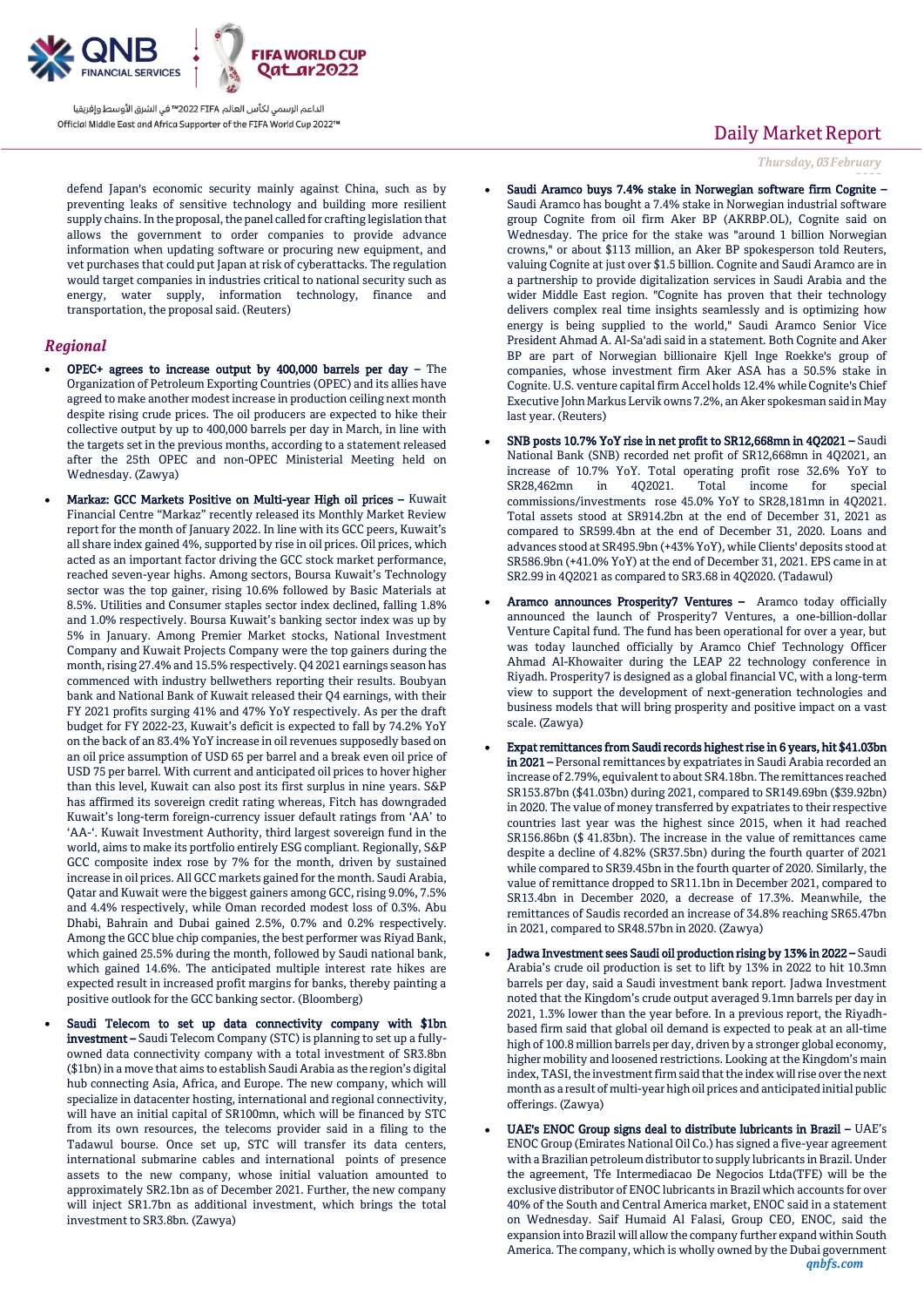

Daily Market Report

*Thursday, 03February*

*2022*

already exports lubricants across the Middle East, Asia, Europe and Africa. (Zawya)

- Sharjah Islamic Bank's net profit up 26.7% in 2021 Sharjah Islamic Bank reported on Wednesday a 26.7% increase in net profit for 2021 on the back of a stable growth strategy. Net profit for the 12 months ended December 31, 2021 reached AED514.1mn (\$139.9mn), compared to 405.8mn a year earlier, the UAE-based lender said in a filing to the Abu Dhabi Securities Exchange (ADX). Total assets also amounted to AED55bn, up by 2.5% YoY, while customer deposits reached AED38.5bn, up by 14.5% or AED4.9bn from AED33.6bn in the previous year. "SIB has been successfully pursuing a strategy of stable growth in financial position," the lender said. Liquid assets, pegged at AED14.3bn, now make up 26.1% of the lender's total assets, compared to 20.9% for the year ended 2020. Net investment in Islamic financing of the bank amounted to AED29bn, posting a slight decrease of 0.9% or AED259.5mn compared to a year earlier. Investment in Islamic financing to customer deposits ratio stood at 75.4%, which is in line with the bank's strategic objectives. (Zawya)
- ADIB provides \$27mln finance for UK supermarket acquisition Abu Dhabi Islamic Bank (ADIB) has provided AED 100 million (\$27 million) financing to support the acquisition of a Sainsbury's store in Edinburgh, Scotland. The bank announced that it had supported Urbium Capital Partners (UCP) on the acquisition of the 86,000 sq.ft. store and filling station, which is on a 4.6 acre site in the Scottish capital, and is let to Sainsbury's Supermarket Limited on a 25-year lease. "The property occupies a highly prominent site offering excellent accessibility and visibility, benefiting from a large and affluent catchment area with a population of 250,000 within three miles," the bank said in a statement. (Zawya)
- KUNA: Kuwait oil minister says global demand for oil continuing to recover – Kuwait's oil minister Mohammad Al-Fares said global demand for oil is continuing to recover amid positive conditions and upbeat global financial indicators, state news agency KUNA reported on Wednesday. Dangers including rising inflation and new COVID-19 variants necessitate caution going forward, although Omicron effects "could be minor as the vaccine rollout expands", KUNA cited Al-Fares as saying. OPEC+, a grouping of the Organization of the Petroleum Exporting Countries (OPEC) and allies, decided on Wednesday to stick to its planned output increase of 400,000 barrels per day from March after a short meeting. (Reuters)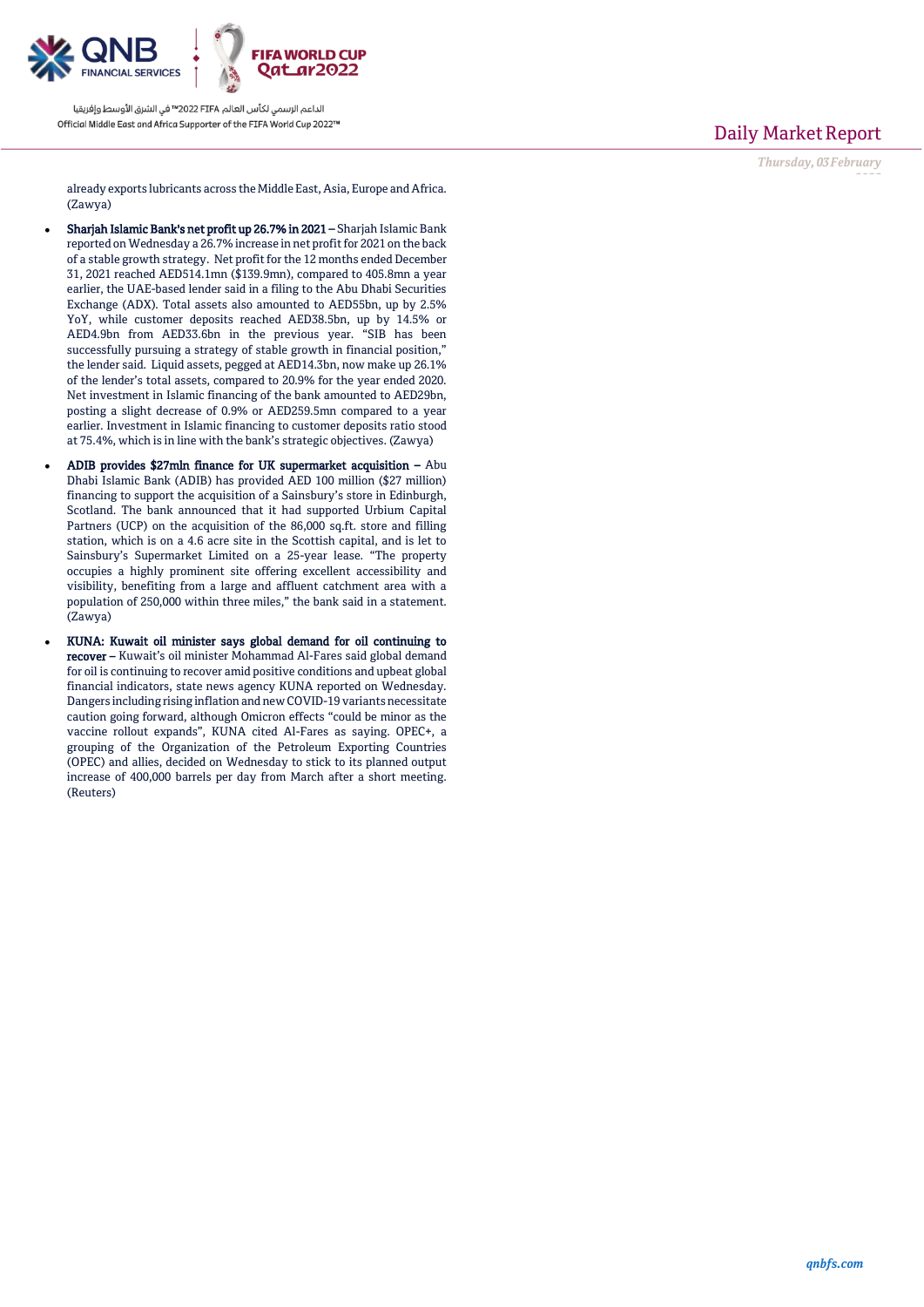

# Daily Market Report

*Thursday, 03February*

*2022*

## *Rebased Performance*



#### *Daily Index Performance* (0.8%) 0.3% (0.0%) 0.2% 0.3% 0.2% 0.1%  $(1.0\%)$ (0.5%) 0.0% 0.5% Saudi Arabia Qatar Kuwait Bahrain Oman Abu Dhabi Dubai

*Source: Bloomberg*

| <b>Asset/Currency Performance</b>    | Close (\$) | 1D%   | WTD%  | YTD%  |
|--------------------------------------|------------|-------|-------|-------|
| Gold/Ounce                           | 1,806.96   | 0.3   | 0.9   | (1.2) |
| Silver/Ounce                         | 22.65      | 0.0   | 0.8   | (2.8) |
| Crude Oil (Brent)/Barrel (FM Future) | 89.27      | 0.1   | (0.8) | 14.8  |
| Crude Oil (WTI)/Barrel (FM Future)   | 87.94      | (0.3) | 1.3   | 16.9  |
| Natural Gas (Henry Hub)/MMBtu        | 5.40       | 0.0   | (4.4) | 78.7  |
| LPG Propane (Arab Gulf)/Ton          | 132.25     | 1.5   | 3.7   | 17.3  |
| LPG Butane (Arab Gulf)/Ton           | 160.75     | (0.9) | (3.3) | 10.1  |
| Euro                                 | 1.13       | 0.3   | 1.4   | (0.6) |
| Yen                                  | 114.42     | (0.3) | (0.7) | (0.6) |
| GBP                                  | 1.36       | 0.4   | 1.3   | 0.3   |
| <b>CHF</b>                           | 1.09       | 0.2   | 1.3   | (0.7) |
| AUD                                  | 0.71       | 0.1   | 2.1   | (1.7) |
| <b>USD Index</b>                     | 96.00      | (0.4) | (1.3) | 0.3   |
| <b>RUB</b>                           | 76.06      | (1.1) | (2.3) | 1.9   |
| <b>BRL</b>                           | 0.19       | 0.1   | 2.0   | 5.8   |
| Correct Planmhorn                    |            |       |       |       |

*Source: Bloomberg*

### *Source: Bloomberg*

| <b>Global Indices Performance</b>                                              | Close                       | 1D%*  | WTD%* | YTD%* |
|--------------------------------------------------------------------------------|-----------------------------|-------|-------|-------|
| MSCI World Index <sup>#</sup>                                                  | 3,086.62                    | 0.0   | 2.7   | (4.5) |
| DJ Industrial                                                                  | 35,629.33                   | 0.6   | 2.6   | (2.0) |
| S&P 500                                                                        | 4,589.38                    | 0.9   | 3.6   | (3.7) |
| NASDAQ 100                                                                     | 14,417.55                   | 0.5   | 4.7   | (7.8) |
| STOXX 600                                                                      | 477.01                      | 1.0   | 3.9   | (2.9) |
| <b>DAX</b>                                                                     | 15,613.77                   | 0.6   | 3.4   | (1.7) |
| <b>FTSE 100</b>                                                                | 7,583.00                    | 1.2   | 3.0   | 3.0   |
| CAC <sub>40</sub>                                                              | 7,115.27                    | 0.8   | 3.6   | (1.2) |
| Nikkei                                                                         | 27,533.60                   | 2.0   | 3.9   | (3.7) |
| MSCI EM <sup>#</sup>                                                           | 1,214.01                    | 0.0   | 1.9   | (1.5) |
| SHANGHAI SE Composite#                                                         | 3,361.44                    | 0.0   | 0.0   | (7.7) |
| HANG SENG#                                                                     | 23,802.26                   | 0.0   | 1.0   | 1.7   |
| <b>BSE SENSEX</b>                                                              | 59,558.33                   | 1.2   | 4.5   | 1.8   |
| Bovespa                                                                        | 111,894.40                  | (1.4) | 2.0   | 12.1  |
| <b>RTS</b><br>$\mathbf{r}$ , and the set of $\mathbf{r}$<br>$\cdots$<br>$\sim$ | 1,463.90<br>$- - - - - - -$ | 0.4   | 4.0   | (8.3) |

*Source: Bloomberg (\*\$ adjusted returns; #Market closed on February 02, 2022)*